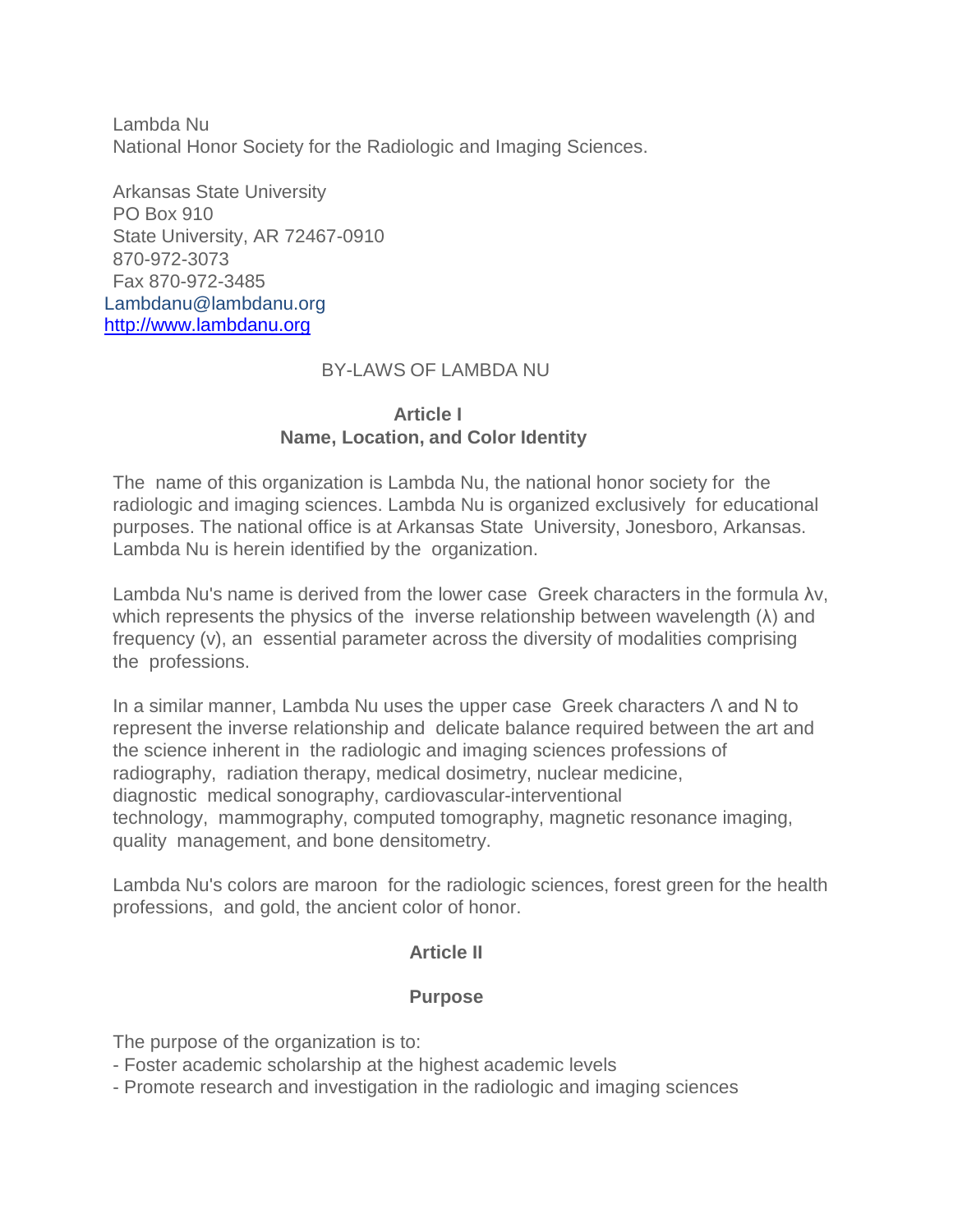- Recognize exemplary scholarship.

# **Article III**

#### **Membership**

Accredited Radiologic and Imaging Sciences Programs may start a local chapter at their institution. Membership into the local chapter should be offered according to the following standards:

**Section A.** Professional course GPA 3.0 or higher on 4.0 scale after one full time semester (or equivalent) of a professional program.

**Section B.** Enrollment in a radiologic or imaging sciences program as a full time student for at least one semester.

**Section C.** Evidence of commitment to the profession.

**Section D.** Faculty members are eligible for membership by actively teaching at the institution.

**Section E.** All members must register and pay national dues as well as meet all Chapter obligations.

**Section F.** Honorary membership may be achieved upon evidence of professional Recognition. Honorary membership is limited to 1 per every 100 members per chapter.

### **Article IV Board**

### **of Directors**

The activities and affairs of the organization shall be conducted by the Board of Directors.

The Board of Directors will consist of 5 members at large. Vacancies shall be filled by action of the Board of Directors.

Qualifications of the Board of Directors:

**Section A.** Must have been a chapter director for at least one year.

**Section B.** Must support the purpose of the organization

**Section C.** Must agree to meeting twice annually

**Section D.** The Board of Directors shall elect a chair from its membership. The chair will serve at the discretion of the Board.

**Section E.** The Board of Directors will appoint the following officers to serve the organization.

Executive Director

The duties of the Executive Director are to:

1. Represent the organization, and speak only in its best interest 2. carry out the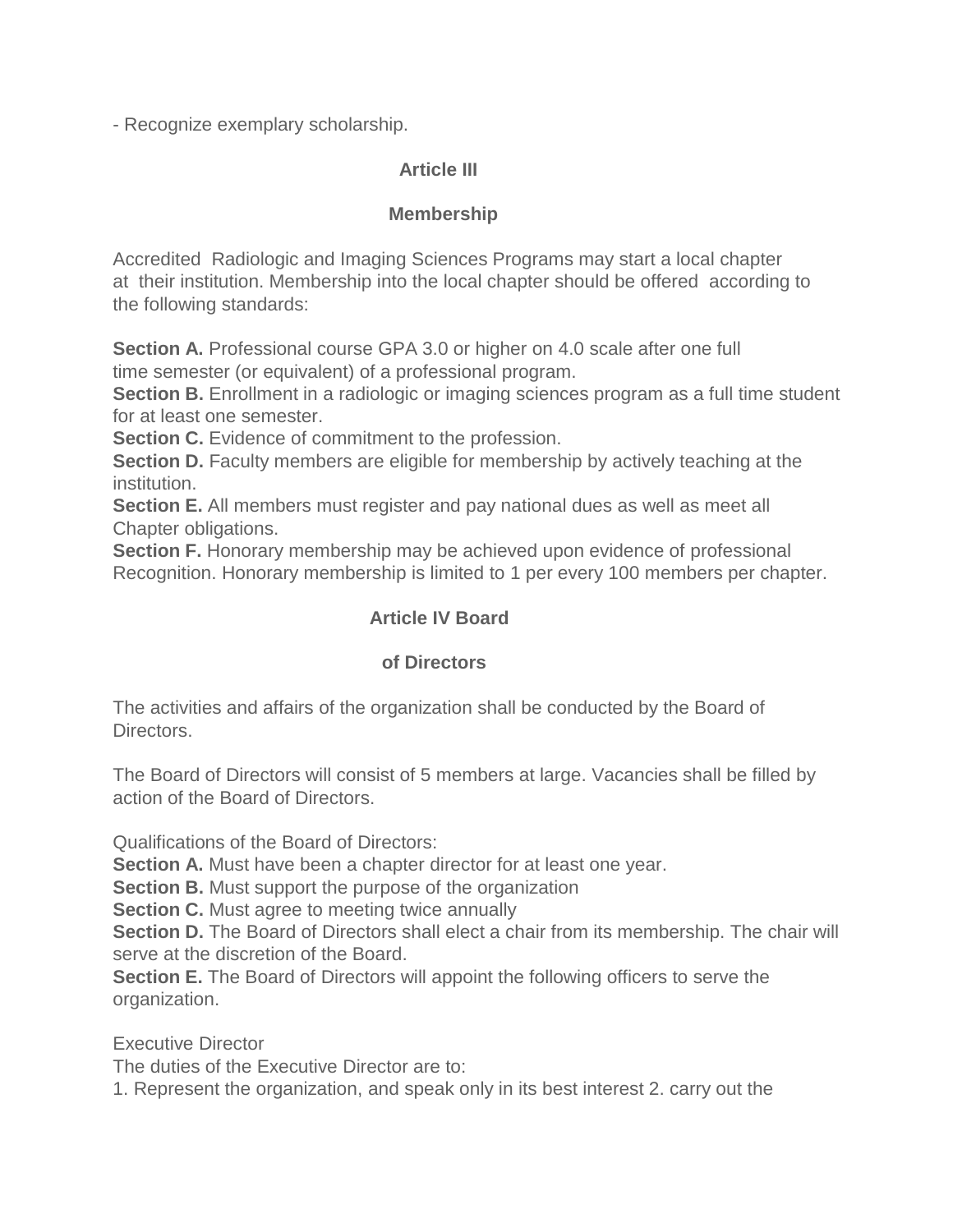purposes of the organization

3. Act to ensure the welfare of the organization

4. Preside at business meetings

5. Serve as ex-officio member of all committees 6. maintain financial records

7. Approve chapter by-laws

Executive Secretary

The duties of the Executive Secretary are:

1. To record and preserve the proceedings and records of the organization.

2. To provide for the safekeeping of funds, and assure expenditures are

according to the by-laws and the will of the Board and membership.

3. To assist in carrying out the purpose of the organization

### **Article V**

### **Meetings**

**Section A.** The Board shall meet twice per academic year.

**Section B.** The following business will be conducted at least once per year:

- Review and approve policies, procedures
- Review and approve financial records and transactions
- Conduct of the business of the organization
- Award scholarships and/or research grants

**Section C.** A quorum for the purpose of conducting business will consist of a majority of those members present at a meeting announced by the Board of Directors through email at least 7 days prior to the meeting. The presence of the Board of Directors shall constitute a quorum at all meetings of the Board of Directors

### **Article VI**

### **Finances**

**Section A.** All funds collected will be handled through the national office at Arkansas State University.

**Section B.** Expenditures must have the approval of the Executive Director, Executive Secretary and Board Chair.

**Section C.** No part of the net earnings of the organization shall inure to the benefit of, or be distributable to its members, directors, officers or other private persons, except that the organization shall be authorized and empowered to pay reasonable compensation for services rendered and to make payments and distributions in furtherance of the purposes set forth in Article II hereof. No substantial part of the activities of the organization shall be the carrying on of propaganda, or otherwise attempting to influence legislation, and the organization shall not participate in, or intervene in any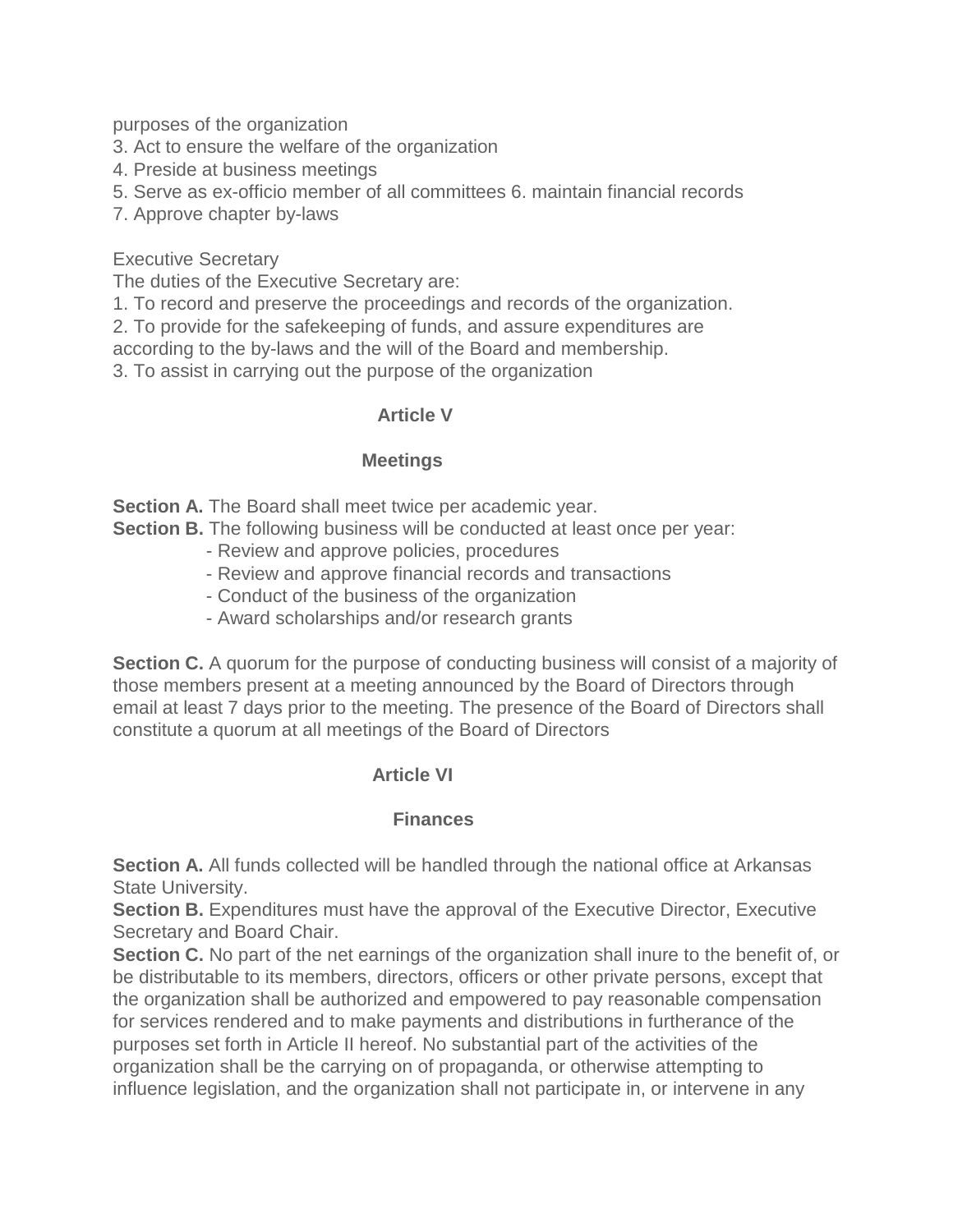political campaign on behalf of or in opposition to any candidate for public office. **Section D.** A financial audit will be conducted annually by an outside accounting firm.

# **Article VII**

# **Parliamentary Authority**

Business of the organization shall occur according to parliamentary procedure practices as described in Robert's Rule of Order.

## **Article VIII Amendments to**

### **the By-Laws**

**Section A.** Proposed by-law amendments must be distributed to all Board members at least 7 days prior to the meeting at which the proposal is to be presented for vote. **Section B.** A 2/3 majority is required of those voting for a by-law to become effective.

### **Article IX**

# **Validity of By-Laws**

These by-laws are valid only when they have been accepted by the national Board of Directors.

### **Article X**

### **Indemnification**

Every director and contract laborer shall be indemnified by the organization against all expenses and liabilities including attorney's fees, in connection with any threatened, pending or completed proceeding in which the above-named individual is involved by reason of being or having been an officer, Board of Director, or contract laborer of the organization if the above named individual acted in good faith and within the scope of the above named individual's authority and in a manner reasonably believed to be not opposed to the interests of the organization. In no event shall indemnification be paid to or on behalf of any above named individual going beyond or acting beyond the powers granted by authority of this organizations bylaw. The foregoing right of indemnification shall be in addition to, and not exclusive of, all other rights to which such officer, Board of Director, or contract laborer may be entitled.

**Article XI**